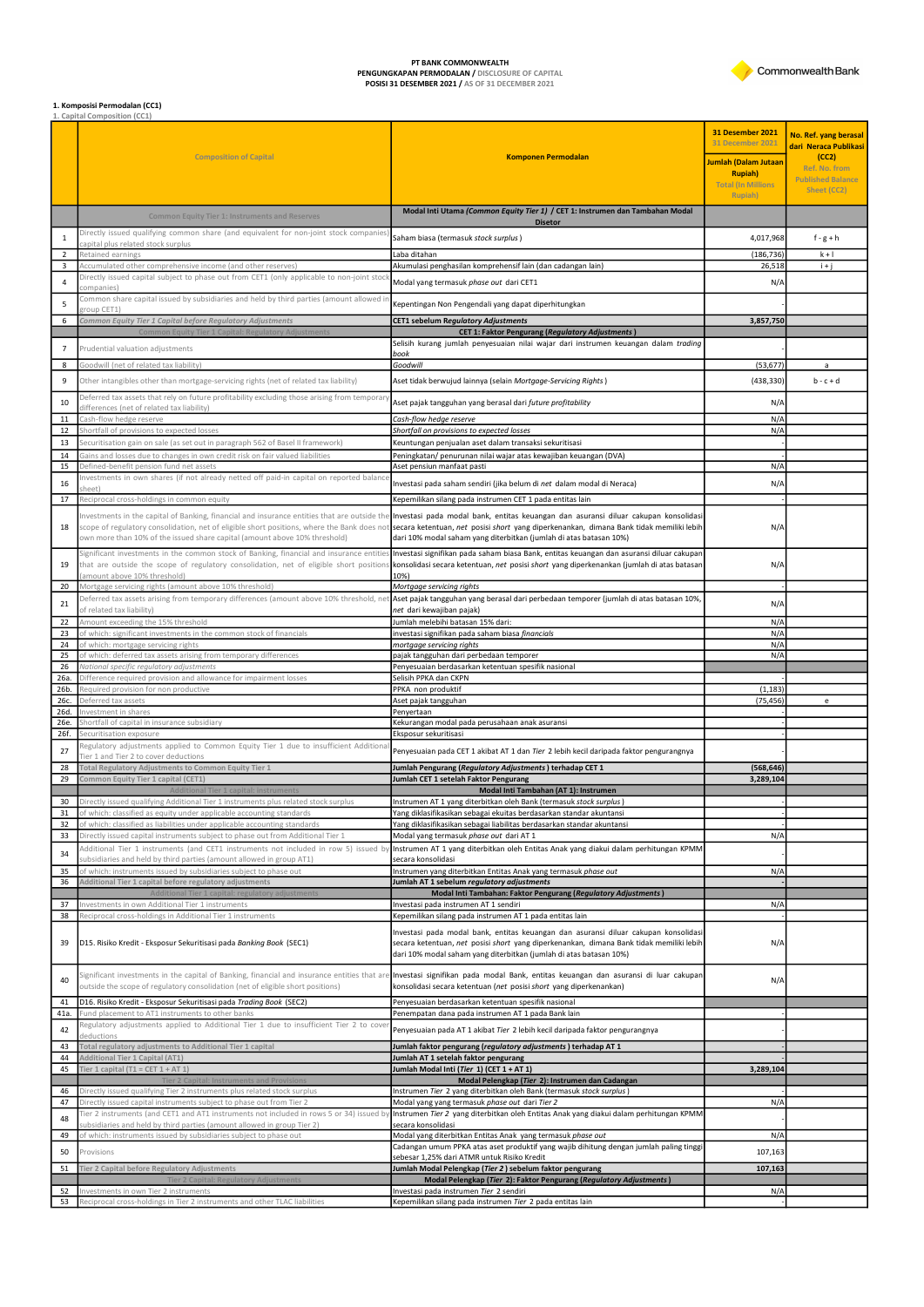|            | <b>Composition of Capital</b>                                                                                                                                                                                                                                              | <b>Komponen Permodalan</b>                                                                                                                                                                                                                                                                                                                                                                                                                                                                                                                                                                                                            | 31 Desember 2021<br><b>31 December 2021</b><br>Jumlah (Dalam Jutaan<br><b>Rupiah</b> )<br><b>Total (In Millions)</b><br>Rupiah) | No. Ref. yang berasal<br>dari Neraca Publikasi<br>(CC2)<br>Ref. No. from<br><b>Published Balance</b><br>Sheet (CC2) |
|------------|----------------------------------------------------------------------------------------------------------------------------------------------------------------------------------------------------------------------------------------------------------------------------|---------------------------------------------------------------------------------------------------------------------------------------------------------------------------------------------------------------------------------------------------------------------------------------------------------------------------------------------------------------------------------------------------------------------------------------------------------------------------------------------------------------------------------------------------------------------------------------------------------------------------------------|---------------------------------------------------------------------------------------------------------------------------------|---------------------------------------------------------------------------------------------------------------------|
| 54         | for the 5% threshold but that no longer meets the conditions (for G-SIBs only)                                                                                                                                                                                             | Investments in the other TLAC liabilities of banking, financial and insurance entities that Investasi pada kewajiban TLAC modal bank, entitas keuangan dan asuransi diluar cakupan<br>are outside the scope of regulatory consolidation and where the bank does not own more konsolidasi secara ketentuan, net posisi short yang diperkenankan, dimana Bank tidak<br>than 10% of the issued common share capital of the entity: amount previously designated <b>memiliki lebih dari 10% modal saham yang diterbitkan; nilai sebelumnya ditetapkan</b><br>dengan threshold 5% namun tidak lagi memenuhi kriteria (untuk bank Sistemik) | N/A                                                                                                                             |                                                                                                                     |
| 55         | Significant investments in the capital and other TLAC liabilities of banking, financial and<br>insurance entities that are outside the scope of regulatory consolidation (net of eligible<br>hort positions)                                                               | Investasi signifikan pada modal atau instrumen TLAC Bank, entitas keuangan dan asuransi<br>di luar cakupan konsolidasi secara ketentuan (net posisi short yang diperkenankan)                                                                                                                                                                                                                                                                                                                                                                                                                                                         | N/A                                                                                                                             |                                                                                                                     |
| 56         | National specific regulatory adjustments                                                                                                                                                                                                                                   | Penyesuaian berdasarkan ketentuan spesifik nasional                                                                                                                                                                                                                                                                                                                                                                                                                                                                                                                                                                                   |                                                                                                                                 |                                                                                                                     |
| 56a.       | inking fund                                                                                                                                                                                                                                                                | Sinking fund                                                                                                                                                                                                                                                                                                                                                                                                                                                                                                                                                                                                                          |                                                                                                                                 |                                                                                                                     |
| 56b.<br>57 | Fund placement to Tier 2 instruments to other banks<br><b>Total Regulatory Adjustments to Tier 2 Capital</b>                                                                                                                                                               | Penempatan dana pada instrumen Tier 2 pada Bank lain<br>lumlah faktor pengurang (regulatory adjustment) Modal Pelengkap                                                                                                                                                                                                                                                                                                                                                                                                                                                                                                               |                                                                                                                                 |                                                                                                                     |
| 58         | Tier 2 Capital (T2)                                                                                                                                                                                                                                                        | Jumlah Modal Pelengkap (Tier 2) setelah regulatory adjustment                                                                                                                                                                                                                                                                                                                                                                                                                                                                                                                                                                         | 107,163                                                                                                                         |                                                                                                                     |
| 59         | Total Capital $(TC = T1 + T2)$                                                                                                                                                                                                                                             | Total Modal (Modal Inti + Modal Pelengkap)                                                                                                                                                                                                                                                                                                                                                                                                                                                                                                                                                                                            | 3,396,267                                                                                                                       |                                                                                                                     |
| 60         | <b>Total Risk Weighted Assets</b>                                                                                                                                                                                                                                          | <b>Total Aset Tertimbang Menurut Risiko (ATMR)</b>                                                                                                                                                                                                                                                                                                                                                                                                                                                                                                                                                                                    | 11,508,053                                                                                                                      |                                                                                                                     |
|            |                                                                                                                                                                                                                                                                            | Rasio Kecukupan Pemenuhan Modal Minimum (KPMM) dan Tambahan Modal (Capital                                                                                                                                                                                                                                                                                                                                                                                                                                                                                                                                                            |                                                                                                                                 |                                                                                                                     |
|            | <b>Capital Ratios and Buffers</b>                                                                                                                                                                                                                                          | <b>Buffer</b>                                                                                                                                                                                                                                                                                                                                                                                                                                                                                                                                                                                                                         |                                                                                                                                 |                                                                                                                     |
| 61         | Common Equity Tier 1 (as a percentage of risk weighted assets)                                                                                                                                                                                                             | Rasio Modal Inti Utama (CET 1) - persentase terhadap ATMR                                                                                                                                                                                                                                                                                                                                                                                                                                                                                                                                                                             | 28.58%                                                                                                                          |                                                                                                                     |
| 62         | ier 1 (as a percentage of risk weighted assets)                                                                                                                                                                                                                            | Rasio Modal Inti (Tier 1) - persentase terhadap ATMR                                                                                                                                                                                                                                                                                                                                                                                                                                                                                                                                                                                  | 28.589                                                                                                                          |                                                                                                                     |
| 63         | Total Capital (as a percentage of risk weighted assets)                                                                                                                                                                                                                    | Rasio Total Modal - persentase terhadap ATMR                                                                                                                                                                                                                                                                                                                                                                                                                                                                                                                                                                                          | 29.51%                                                                                                                          |                                                                                                                     |
| 64         | Institution specific buffer requirement (minimum CET1 requirement plus capita<br>conservation buffer plus countercyclical buffer requirements plus G-SIB buffer <b>Buffer- persentase terhadap ATMR</b><br>requirement, expressed as a percentage of risk weighted assets) |                                                                                                                                                                                                                                                                                                                                                                                                                                                                                                                                                                                                                                       | 0.00%                                                                                                                           |                                                                                                                     |
| 65         | of which: capital conservation buffer requirement                                                                                                                                                                                                                          | <b>Capital Conservation Buffer</b>                                                                                                                                                                                                                                                                                                                                                                                                                                                                                                                                                                                                    | 0.00%                                                                                                                           |                                                                                                                     |
| 66         | of which: Bank specific countercyclical buffer requirement                                                                                                                                                                                                                 | Countercyclical Buffer                                                                                                                                                                                                                                                                                                                                                                                                                                                                                                                                                                                                                | 0.00%                                                                                                                           |                                                                                                                     |
| 67         | Of which: G-SIB buffer requirement                                                                                                                                                                                                                                         | Capital Surcharge untuk Bank Sistemik<br>Untuk bank umum konvensional: CET 1 yang tersedia untuk memenuhi Buffer (persentase                                                                                                                                                                                                                                                                                                                                                                                                                                                                                                          | 0.00%                                                                                                                           |                                                                                                                     |
| 68         | Common Equity Tier 1 available to meet buffers (as a percentage of risk weighted assets)                                                                                                                                                                                   | terhadap ATMR)<br>Untuk kantor cabang dari Bank yang berkedudukan di luar negeri: Bagian Dana Usaha yang<br>ditempatkan dalam CEMA (diungkapkan sebagai persentase dari ATMR) yang tersedia<br>untuk memenuhi Buffer.                                                                                                                                                                                                                                                                                                                                                                                                                 | 20.07%                                                                                                                          |                                                                                                                     |
|            | National minima<br>(if different from Basel 3)                                                                                                                                                                                                                             | National minima (jika berbeda dari Basel 3)                                                                                                                                                                                                                                                                                                                                                                                                                                                                                                                                                                                           |                                                                                                                                 |                                                                                                                     |
| 69         | National Common Equity Tier 1 minimum ratio (if different from Basel 3 minimum)                                                                                                                                                                                            | Rasio terendah CET 1 nasional (jika berbeda dengan Basel 3)                                                                                                                                                                                                                                                                                                                                                                                                                                                                                                                                                                           | $N/\rho$                                                                                                                        |                                                                                                                     |
| 70         | National Tier 1 minimum ratio (if different from Basel 3 minimum)                                                                                                                                                                                                          | Rasio terendah Tier 1 nasional (jika berbeda dengan Basel 3)                                                                                                                                                                                                                                                                                                                                                                                                                                                                                                                                                                          | $N/\rho$                                                                                                                        |                                                                                                                     |
| 71         | National total capital minimum ratio (if different from Basel 3 minimum)                                                                                                                                                                                                   | Rasio terendah total modal nasional (jika berbeda dengan Basel 3)                                                                                                                                                                                                                                                                                                                                                                                                                                                                                                                                                                     | N/A                                                                                                                             |                                                                                                                     |
|            | Amounts below the thresholds for deduction (before risk we                                                                                                                                                                                                                 | Jumlah di bawah batasan pengurangan (sebelum pembobotan risiko)                                                                                                                                                                                                                                                                                                                                                                                                                                                                                                                                                                       |                                                                                                                                 |                                                                                                                     |
| 72<br>73   | Non-significant investments in the capital and other TLAC liabilities of other financial<br>entities<br>ignificant investments in the common stock of financial entities                                                                                                   | Investasi non-signifikan pada modal atau kewajiban TLAC lainnya pada entitas keuangan<br>Investasi signifikan pada saham biasa entitas keuangan                                                                                                                                                                                                                                                                                                                                                                                                                                                                                       | N/A<br>$N/\rho$                                                                                                                 |                                                                                                                     |
| 74         | Mortgage servicing rights (net of related tax liability)                                                                                                                                                                                                                   | Mortgage servicing rights (net dari kewajiban pajak)                                                                                                                                                                                                                                                                                                                                                                                                                                                                                                                                                                                  | N/A                                                                                                                             |                                                                                                                     |
| 75         | Deferred tax assets arising from temporary differences (net of related tax liability)                                                                                                                                                                                      | Aset pajak tangguhan yang berasal dari perbedaan temporer (net dari kewajiban pajak)                                                                                                                                                                                                                                                                                                                                                                                                                                                                                                                                                  | $N/\rho$                                                                                                                        |                                                                                                                     |
|            | ble caps on the inclusion of provisions in                                                                                                                                                                                                                                 | Cap yang dikenakan untuk provisi pada Tier 2                                                                                                                                                                                                                                                                                                                                                                                                                                                                                                                                                                                          |                                                                                                                                 |                                                                                                                     |
| 76         | pproach (prior to application of cap)                                                                                                                                                                                                                                      | Provisions eligible for inclusion in Tier 2 in respect of exposures subject to standardised Provisi yang dapat diakui sebagai Tier 2 sesuai dengan eksposur berdasarkan pendekatan<br>standar (sebelum dikenakan cap)                                                                                                                                                                                                                                                                                                                                                                                                                 | N/A                                                                                                                             |                                                                                                                     |
| 77         | Cap on inclusion of provisions in Tier 2 under standardised approach                                                                                                                                                                                                       | Cap atas provisi yang diakui sebagai Tier 2 berdasarkan pendekatan standar                                                                                                                                                                                                                                                                                                                                                                                                                                                                                                                                                            | N/A                                                                                                                             |                                                                                                                     |
| 78         | Provisions eligible for inclusion in Tier 2 in respect of exposures subject to internal ratings-<br>ased approach (prior to application of cap)                                                                                                                            | Provisi yang dapat diakui sebagai Tier 2 sesuai dengan eksposur berdasarkan pendekatan<br>IRB (sebelum dikenakan cap)                                                                                                                                                                                                                                                                                                                                                                                                                                                                                                                 | N/A                                                                                                                             |                                                                                                                     |
| 79         | Cap for inclusion of provisions in Tier 2 under internal ratings-based approach                                                                                                                                                                                            | Cap atas provisi yang diakui sebagai Tier 2 berdasarkan pendekatan IRB                                                                                                                                                                                                                                                                                                                                                                                                                                                                                                                                                                | N/A                                                                                                                             |                                                                                                                     |
|            | Capital instruments subject to phase-out arrangements (only applicable between 1 Jan<br>2018 and 1 Jan 2022)                                                                                                                                                               | Instrumen Modal yang termasuk phase out (hanya berlaku antara 1 Jan 2018 s.d. 1 Jan<br>2022)                                                                                                                                                                                                                                                                                                                                                                                                                                                                                                                                          |                                                                                                                                 |                                                                                                                     |
| 80         | urrent cap on CET1 instruments subject to phase out arrangements                                                                                                                                                                                                           | Cap pada CET 1 yang temasuk phase out                                                                                                                                                                                                                                                                                                                                                                                                                                                                                                                                                                                                 | $N/\rho$                                                                                                                        |                                                                                                                     |
| 81         | Amount excluded from CET1 due to cap (excess over cap after redemptions and<br>aturities                                                                                                                                                                                   | Jumlah yang dikecualikan dari CET 1 karena adanya cap (kelebihan di atas cap setelah<br>redemptions dan maturities                                                                                                                                                                                                                                                                                                                                                                                                                                                                                                                    | $N/\rho$                                                                                                                        |                                                                                                                     |
| 82         | Current cap on AT1 instruments subject to phase out arrangements                                                                                                                                                                                                           | Cap pada AT 1 yang temasuk phase out                                                                                                                                                                                                                                                                                                                                                                                                                                                                                                                                                                                                  | $N/\rho$                                                                                                                        |                                                                                                                     |
| 83         | Amount excluded from AT1 due to cap (excess over cap after redemptions and maturities)                                                                                                                                                                                     | Jumlah yang dikecualikan dari AT 1 karena adanya cap (kelebihan di atas cap setelah<br>redemptions dan maturities)                                                                                                                                                                                                                                                                                                                                                                                                                                                                                                                    | $N/\rho$                                                                                                                        |                                                                                                                     |
| 84         | Current cap on T2 instruments subject to phase out arrangements                                                                                                                                                                                                            | Cap pada Tier 2 yang temasuk phase out                                                                                                                                                                                                                                                                                                                                                                                                                                                                                                                                                                                                | N/A                                                                                                                             |                                                                                                                     |
| 85         | Amount excluded from T2 due to cap (excess over cap after redemptions and maturities)                                                                                                                                                                                      | Jumlah yang dikecualikan dari Tier 2 karena adanya cap (kelebihan di atas cap setelah<br>redemptions dan maturities)                                                                                                                                                                                                                                                                                                                                                                                                                                                                                                                  | $N/\rho$                                                                                                                        |                                                                                                                     |
|            |                                                                                                                                                                                                                                                                            | Modal per 31 Des 2021 sebesar Rp 3.396 miliar mengalami penurunan jika dibandingkan dengan per 31 Des 2020 yang sebesar Rp 3.442 miliar, terutama berasal dari penurunan modal inti (tier 1) sejalan dengan rugi bersih tahun<br>Capital as of 31 Dec 2021 amounted to IDR 3,396 billion, decreased as compared to 31 Dec 2020 which amounted to IDR 3,442 billion, mainly driven by decreasing of tier 1 capital inline with 2021 net loss.                                                                                                                                                                                          |                                                                                                                                 |                                                                                                                     |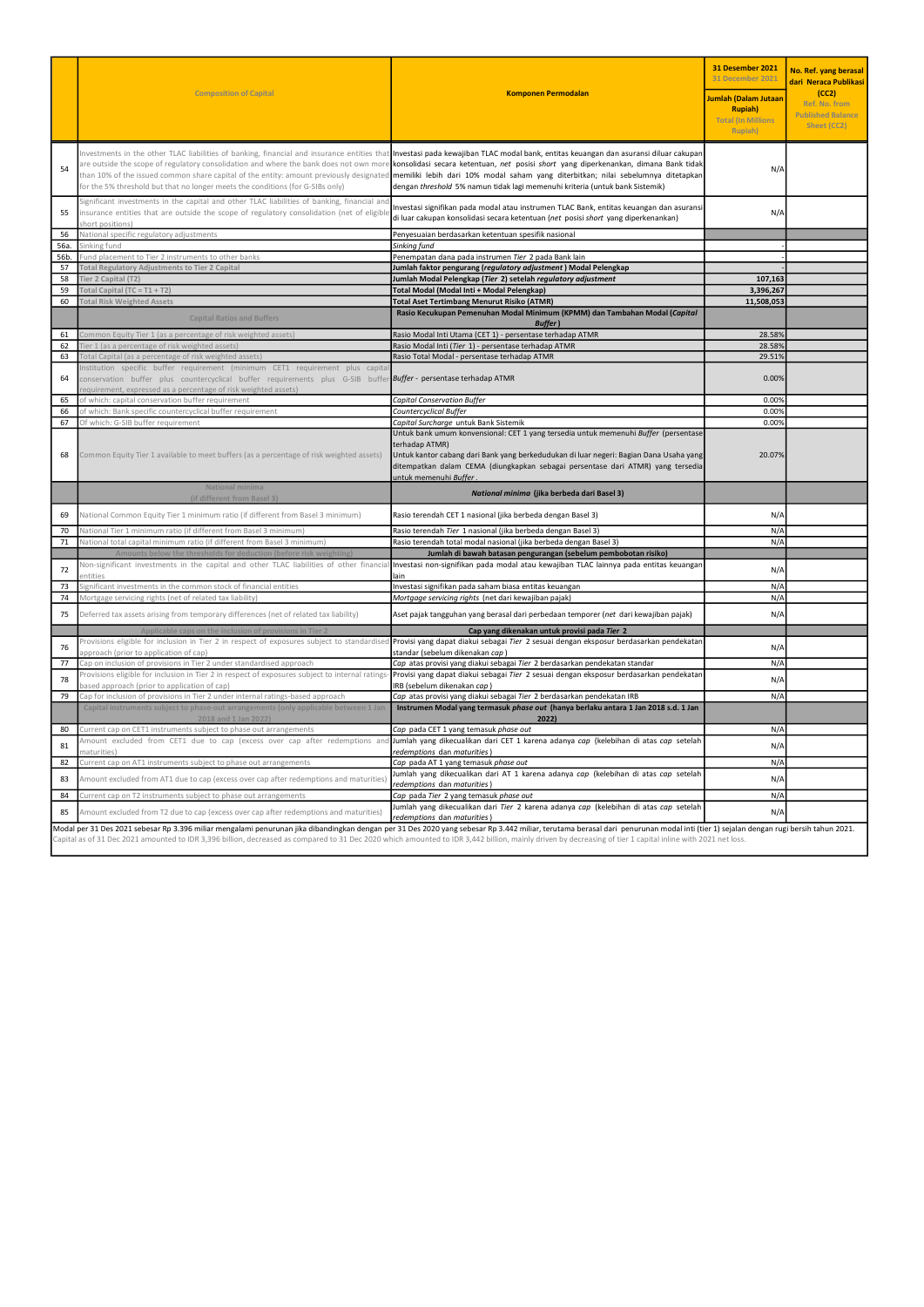## 2. Rekonsiliasi Permodalan (CC2) 2. Capital Reconciliation (CC2)

Commonwealth Bank

(dalam jutaan Rupiah)

|                     |                                                                                                                                                    | (in millions Rupiah)<br><b>NERACA PUBLIKASI /</b>                        |                                                                    |  |
|---------------------|----------------------------------------------------------------------------------------------------------------------------------------------------|--------------------------------------------------------------------------|--------------------------------------------------------------------|--|
| NO.                 | POS-POS/<br><b>ITEMS</b>                                                                                                                           | <b>PUBLISHED BALANCE SHEET</b><br>31 Desember 2021 /<br>31 December 2021 | No. Ref. ke Komposisi<br>Permodalan (CC1) /<br>Ref. No. to Capital |  |
| <b>ASET</b>         |                                                                                                                                                    |                                                                          | <b>Composition (CC1)</b>                                           |  |
| <b>ASSETS</b><br>1. | Kas                                                                                                                                                | 93,014                                                                   |                                                                    |  |
|                     | Cash<br>Penempatan pada Bank Indonesia                                                                                                             |                                                                          |                                                                    |  |
| 2.                  | Placement with Bank Indonesia<br>Penempatan pada bank lain                                                                                         | 2,095,666                                                                |                                                                    |  |
| 3.                  | Placement with other banks                                                                                                                         | 1,526,942                                                                |                                                                    |  |
| 4.                  | Tagihan spot dan derivatif / forward<br>Spot and derivative / forward receivables                                                                  | 1,807                                                                    |                                                                    |  |
| 5.                  | Surat berharga yang dimiliki<br>Securities                                                                                                         | 4,473,421                                                                |                                                                    |  |
| 6.                  | Surat berharga yang dijual dengan janji dibeli kembali (repo)<br>Securities sold under repurchase agreements (repo)                                |                                                                          |                                                                    |  |
| 7.                  | Tagihan atas surat berharga yang dibeli dengan janji dijual kembali (reverse repo)                                                                 | 1,103,836                                                                |                                                                    |  |
| 8.                  | Securities purchase under resale agreements (reverse repo)<br>Tagihan akseptasi                                                                    |                                                                          |                                                                    |  |
|                     | Acceptance receivables<br>Kredit yang diberikan                                                                                                    |                                                                          |                                                                    |  |
| 9.                  | Loans<br>Pembiayaan syariah                                                                                                                        | 9,398,248                                                                |                                                                    |  |
| 10.                 | Sharia financing                                                                                                                                   |                                                                          |                                                                    |  |
| 11.                 | Penyertaan modal<br>Investment in shares                                                                                                           |                                                                          |                                                                    |  |
| 12.                 | Aset keuangan lainnya<br>Other financial assets                                                                                                    | 414,666                                                                  |                                                                    |  |
| 13.                 | Cadangan kerugian penurunan nilai aset keuangan -/-                                                                                                |                                                                          |                                                                    |  |
|                     | Allowance for impairment losses on financial assets -/-<br>a. Surat berharga yang dimiliki                                                         |                                                                          |                                                                    |  |
|                     | a. Securities<br>b. Kredit yang diberikan dan pembiayaan syariah                                                                                   |                                                                          |                                                                    |  |
|                     | b. Loans and sharia financing<br>c. Lainnya                                                                                                        | 258,315                                                                  |                                                                    |  |
|                     | c. Others                                                                                                                                          | 213                                                                      |                                                                    |  |
| 14.                 | Aset tidak berwujud<br>Intangible assets                                                                                                           |                                                                          |                                                                    |  |
|                     | a. Goodwill<br>b. Aset tidak berwujud lainnya                                                                                                      | 53,677                                                                   | a                                                                  |  |
|                     | b. Other intangible assets                                                                                                                         | 1,110,329                                                                | h                                                                  |  |
|                     | Akumulasi amortisasi aset tidak berwujud -/-<br>Accumulated amortisation of other intangible assets -/-                                            | 641,726                                                                  | c                                                                  |  |
| 15.                 | Aset tetap dan inventaris<br>Fixed assets and equipments                                                                                           | 1,073,755                                                                |                                                                    |  |
|                     | Akumulasi penyusutan aset tetap dan inventaris -/-<br>Accumulated depreciation on fixed assets and equipments -/-                                  | 567,421                                                                  |                                                                    |  |
| 16.                 | Aset non produktif                                                                                                                                 |                                                                          |                                                                    |  |
|                     | Non productive assets<br>a. Properti terbengkalai                                                                                                  | 827                                                                      |                                                                    |  |
|                     | a. Abandoned properties<br>b. Agunan yang diambil alih                                                                                             |                                                                          |                                                                    |  |
|                     | b. Foreclosed assets<br>c. Rekening tunda                                                                                                          | 5,070                                                                    |                                                                    |  |
|                     | c. Suspense accounts                                                                                                                               | Q                                                                        |                                                                    |  |
|                     | d. Aset antarkantor<br>d. Interbranch assets                                                                                                       |                                                                          |                                                                    |  |
| 17.                 | Aset lainnya<br>Other assets                                                                                                                       |                                                                          |                                                                    |  |
|                     | a. Aset pajak tangguhan - software<br>a. Deferred tax assets - software                                                                            | (30, 272)                                                                | d                                                                  |  |
|                     | b. Aset pajak tangguhan - selain software                                                                                                          | 75,456                                                                   | e                                                                  |  |
|                     | b. Deferred tax assets - non software<br>c. Aset lainnya selain aset pajak tangguhan                                                               | 129,995                                                                  |                                                                    |  |
| <b>TOTAL ASET</b>   | c. Other assets other than deferred tax assets                                                                                                     |                                                                          |                                                                    |  |
|                     | <b>TOTAL ASSETS</b><br><b>LIABILITAS DAN EKUITAS</b>                                                                                               | 20,058,771                                                               |                                                                    |  |
|                     | <b>LIABILITIES AND EQUITY</b>                                                                                                                      |                                                                          |                                                                    |  |
|                     | <b>LIABILITAS</b><br>Liabilities                                                                                                                   |                                                                          |                                                                    |  |
| 1.                  | Giro<br>Current accounts                                                                                                                           | 915,859                                                                  |                                                                    |  |
| 2.                  | Tabungan<br>Saving accounts                                                                                                                        | 5,111,117                                                                |                                                                    |  |
| 3.                  | Deposito                                                                                                                                           | 7,662,008                                                                |                                                                    |  |
| 4.                  | Deposits<br><b>Uang Elektronik</b>                                                                                                                 | ٠                                                                        |                                                                    |  |
|                     | Electronic money<br>Liabilitas kepada Bank Indonesia                                                                                               |                                                                          |                                                                    |  |
| 5.                  | Liabilities to Bank Indonesia                                                                                                                      |                                                                          |                                                                    |  |
| 6.                  | Liabilitas kepada bank lain<br>Liabilities to other banks                                                                                          | 144,233                                                                  |                                                                    |  |
| 7.                  | Liabilitas spot dan derivatif / forward<br>Spot and derivative / forward liabilities                                                               | 21                                                                       |                                                                    |  |
| 8.                  | Liabilitas atas surat berharga yang dijual dengan janji dibeli kembali (repo)<br>Liabilities on securities sold under repurchase agreements (repo) |                                                                          |                                                                    |  |
| 9.                  | Liabilitas akseptasi                                                                                                                               |                                                                          |                                                                    |  |
| 10.                 | Acceptance liabilities<br>Surat berharga yang diterbitkan                                                                                          | 996,063                                                                  |                                                                    |  |
|                     | Securities issued                                                                                                                                  |                                                                          |                                                                    |  |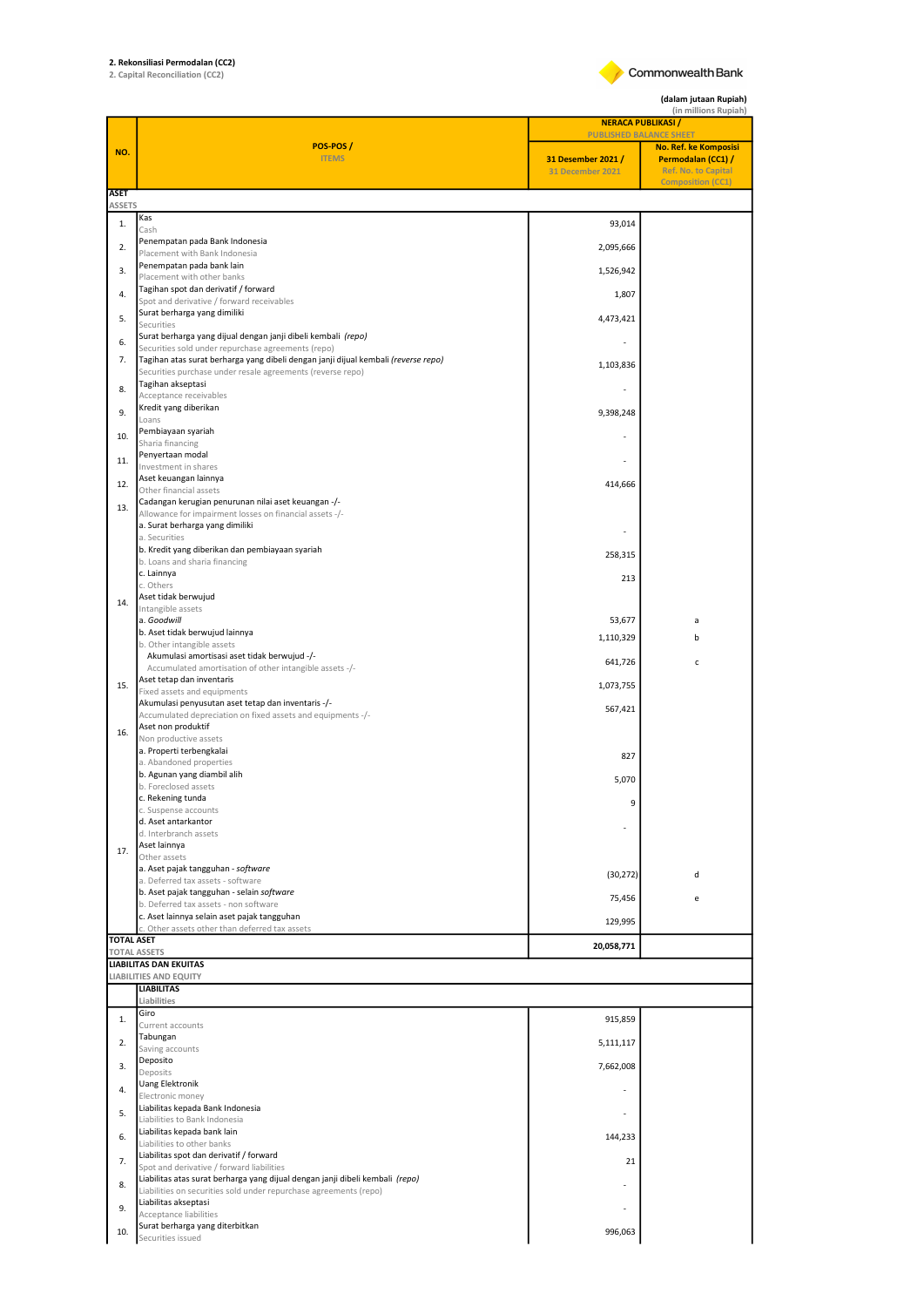|     | POS-POS/<br><b>ITEMS</b>                                                                                                                                 | <b>NERACA PUBLIKASI /</b><br><b>PUBLISHED BALANCE SHEET</b> |                                                                       |  |
|-----|----------------------------------------------------------------------------------------------------------------------------------------------------------|-------------------------------------------------------------|-----------------------------------------------------------------------|--|
| NO. |                                                                                                                                                          |                                                             | No. Ref. ke Komposisi                                                 |  |
|     |                                                                                                                                                          | 31 Desember 2021 /<br><b>31 December 2021</b>               | Permodalan (CC1) /<br>Ref. No. to Capital<br><b>Composition (CC1)</b> |  |
| 11. | Pinjaman/pembiayaan yang diterima                                                                                                                        | ä,                                                          |                                                                       |  |
|     | Loans / financing received                                                                                                                               |                                                             |                                                                       |  |
| 12. | Setoran jaminan                                                                                                                                          |                                                             |                                                                       |  |
|     | Margin deposits<br>Liabilitas antar kantor                                                                                                               |                                                             |                                                                       |  |
| 13. | Interbranch liabilities                                                                                                                                  | 3                                                           |                                                                       |  |
|     | Liabilitas lainnya                                                                                                                                       |                                                             |                                                                       |  |
| 14. | Other liabilities                                                                                                                                        | 1,358,223                                                   |                                                                       |  |
|     | <b>TOTAL LIABILITAS</b>                                                                                                                                  | 16,187,527                                                  |                                                                       |  |
|     | <b>TOTAL LIABILITIES</b><br><b>EKUITAS</b>                                                                                                               |                                                             |                                                                       |  |
|     | EQUITY                                                                                                                                                   |                                                             |                                                                       |  |
|     | Modal disetor                                                                                                                                            |                                                             |                                                                       |  |
| 15. | Paid up capital                                                                                                                                          |                                                             |                                                                       |  |
|     | a. Modal dasar                                                                                                                                           | 13,000,000                                                  | f                                                                     |  |
|     | a. Authorised capital                                                                                                                                    |                                                             |                                                                       |  |
|     | b. Modal yang belum disetor -/-                                                                                                                          | 9,180,333                                                   | g                                                                     |  |
|     | b. Unpaid capital -/-<br>c. Saham yang dibeli kembali (treasury stock) -/-                                                                               |                                                             |                                                                       |  |
|     | c. Treasury stock -/-                                                                                                                                    |                                                             |                                                                       |  |
|     | Tambahan modal disetor                                                                                                                                   |                                                             |                                                                       |  |
| 16. | Additional paid up capital                                                                                                                               |                                                             |                                                                       |  |
|     | a. Agio                                                                                                                                                  | 198,301                                                     | h                                                                     |  |
|     | a. Agio                                                                                                                                                  |                                                             |                                                                       |  |
|     | b. Disagio -/-                                                                                                                                           |                                                             |                                                                       |  |
|     | b. Disagio -/-<br>c. Dana setoran modal                                                                                                                  |                                                             |                                                                       |  |
|     | c. Funds for paid up capital                                                                                                                             |                                                             |                                                                       |  |
|     | d. Lainnya                                                                                                                                               |                                                             |                                                                       |  |
|     | d. Others                                                                                                                                                |                                                             |                                                                       |  |
| 17. | Penghasilan komprehensif lain                                                                                                                            |                                                             |                                                                       |  |
|     | Other Comprehensive Income                                                                                                                               |                                                             |                                                                       |  |
|     | a. Keuntungan (kerugian) dari perubahan nilai aset keuangan yang diukur pada nilai                                                                       |                                                             |                                                                       |  |
|     | wajar melalui penghasilan komprehensif lainnya (net setelah pajak)<br>a. Unrealized gain (loss) on financial assets measured at fair value through other | 11,607                                                      | i                                                                     |  |
|     | comprehensive income (net after tax)                                                                                                                     |                                                             |                                                                       |  |
|     | b. Pengukuran kembali atas program imbalan pasti (net setelah pajak)                                                                                     |                                                             |                                                                       |  |
|     | b. Remeasurement of post employment benefit (net after tax)                                                                                              | 13,470                                                      |                                                                       |  |
|     | c. Lainnya                                                                                                                                               | 24                                                          |                                                                       |  |
|     | c. Others                                                                                                                                                |                                                             |                                                                       |  |
| 18. | Cadangan                                                                                                                                                 |                                                             |                                                                       |  |
|     | Reserves<br>a. Cadangan umum                                                                                                                             |                                                             |                                                                       |  |
|     | a. General reserves                                                                                                                                      | 14,911                                                      | j                                                                     |  |
|     | b. Cadangan tujuan                                                                                                                                       |                                                             |                                                                       |  |
|     | b. Appropriated reserves                                                                                                                                 |                                                             |                                                                       |  |
| 19. | Laba/rugi                                                                                                                                                |                                                             |                                                                       |  |
|     | Retained earnings                                                                                                                                        |                                                             |                                                                       |  |
|     | a. Tahun-tahun lalu<br>a. Previous years                                                                                                                 | (33, 293)                                                   | k                                                                     |  |
|     | b. Tahun berjalan                                                                                                                                        |                                                             |                                                                       |  |
|     | b. Current year                                                                                                                                          | (153, 443)                                                  | ı                                                                     |  |
|     | c. Dividen yang dibayarkan -/-                                                                                                                           |                                                             |                                                                       |  |
|     | c. Dividend paid (-/-)                                                                                                                                   |                                                             |                                                                       |  |
|     | <b>TOTAL EKUITAS</b>                                                                                                                                     | 3,871,244                                                   |                                                                       |  |
|     | <b>TOTAL EQUITY</b>                                                                                                                                      |                                                             |                                                                       |  |
|     | <b>TOTAL LIABILITAS DAN EKUITAS</b><br>TOTAL LIABILITIES AND EQUITY                                                                                      | 20,058,771                                                  |                                                                       |  |
|     |                                                                                                                                                          |                                                             |                                                                       |  |